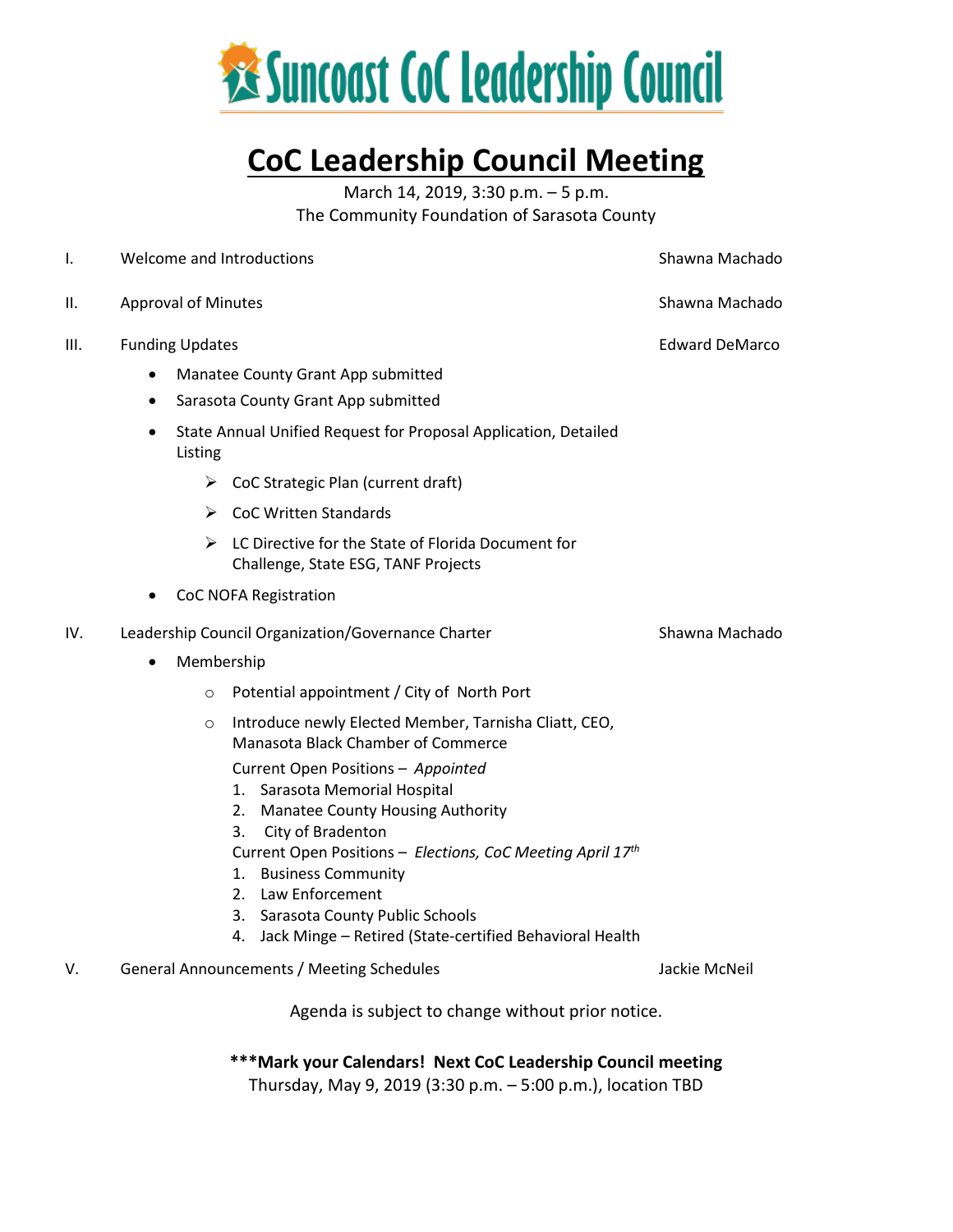

### Meeting Minutes – March 14, 2019

**Location:** The Community Foundation of Sarasota County

**Meeting Time:** 3:30 p.m. – 5 p.m.

**23 CoC Leadership Council Members:** 17 members in attendance; 6 excused.

| <b>Name</b>                    | <b>Affiliation/Organization</b>                  |  |
|--------------------------------|--------------------------------------------------|--|
| Barwin, Thomas                 | City of Sarasota                                 |  |
| Bellamy, Reggie (Excused)      | <b>Manatee County Government</b>                 |  |
| Brady, Melissa (Excused)       | <b>Regions Bank</b>                              |  |
| Brown, Heidi                   | Jewish Family and Children's Service             |  |
| Cliatt, Tarnisha               | <b>Manasota Black Chamber of Commerce</b>        |  |
| Clapp, David                   | <b>Central Florida Behavioral Health Network</b> |  |
| DeMarco, Edward                | Suncoast Partnership to End Homelessness         |  |
| Eller, Scott                   | C.A.S.L.                                         |  |
| Erozer, Adell (Frank Enriquez) | <b>Turning Points</b>                            |  |
| Garcia, Elena (Excused)        | <b>Manatee County Public Schools</b>             |  |
| Lynch, Laurel                  | <b>HOPE Family Services</b>                      |  |
| Machado, Shawna                | Lived Homeless Experience                        |  |
| McCleland, Lynette             | The Center of Hope of South County               |  |
| McLaughlin, Ellen              | Sarasota Family YMCA                             |  |
| Minor, Erin                    | <b>Harvest House Transitional Centers</b>        |  |
| Moran, Michael (Excused)       | Sarasota County Government                       |  |
| Roseboro, Jane                 | Centerstone of Florida                           |  |
| Russell, William               | <b>Sarasota Housing Authority</b>                |  |
| Showers, Julia                 | The Salvation Army, Manatee                      |  |
| Stiff, Kevin                   | The City of Sarasota Police Department           |  |
| Thaxton, Jon                   | <b>Gulf Coast Community Foundation</b>           |  |
| Whiten, Charles (Excused)      | The Salvation Army, Sarasota                     |  |
| Williams, Darryl               | <b>Youth Action Board</b>                        |  |

**Public Attendees:** Justin Creel, St. Vincent De Paul.

**Suncoast Partnership Staff:** Edward DeMarco, Tara Booker, Brandon Bellows, Jackie McNeil, Amiee Barth, Nick Bell, Natasha Burton, Lauren Davis, Shellie Hummel, Devon Jarrett, Taylor Neighbors.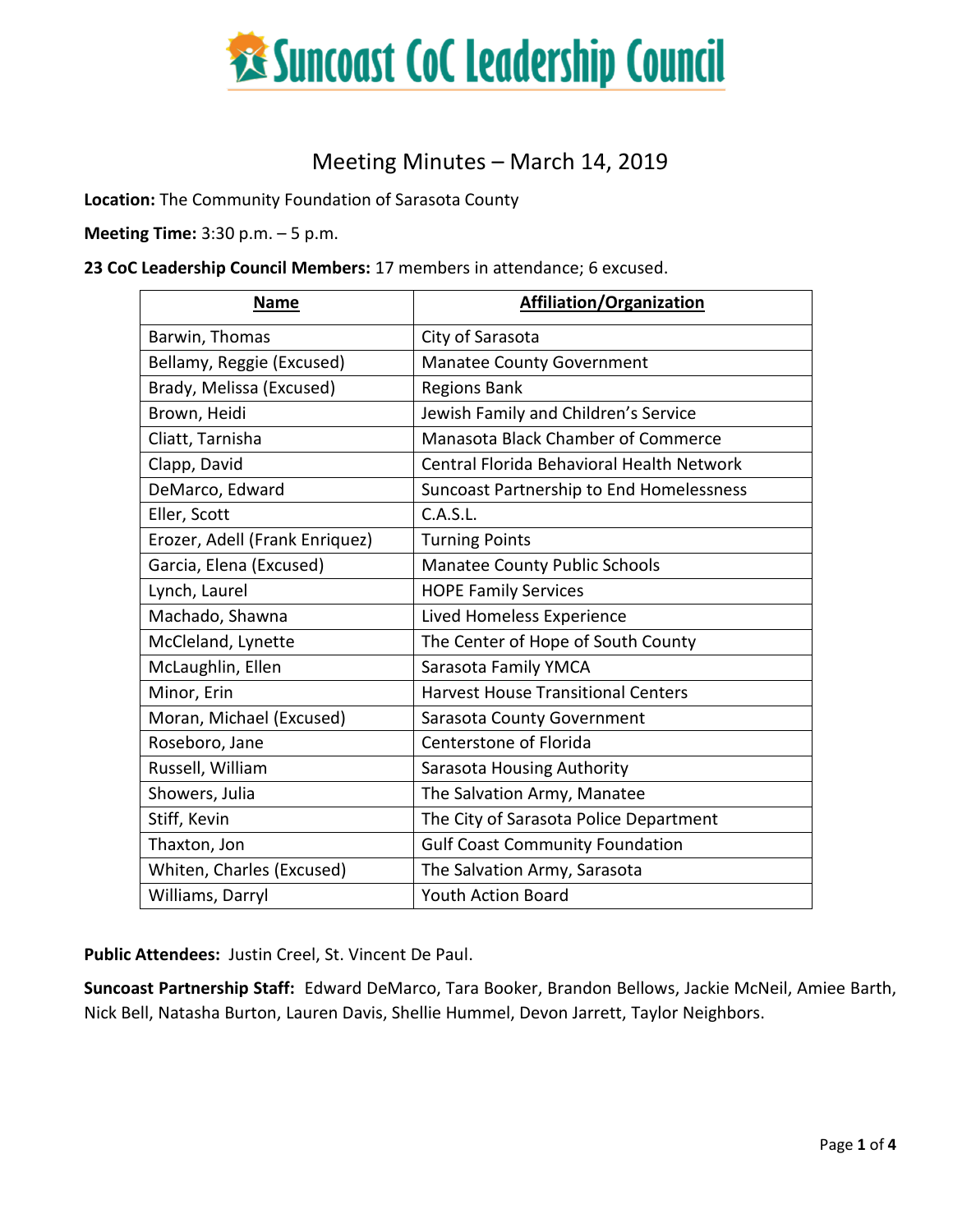

#### **I. Welcome**

Meeting was called to order by Shawna Machado at 3:30pm

#### **II. Introductions and Certify Quorum**

Attendees introduced themselves and a quorum was certified.

#### **III. Action Item – Approval of 1-10-19 Minutes**

Shawna Machado asked for a motion to approve the CoC Leadership Council minutes of January 10, 2019 as distributed electronically and provided in informational packets. Moved by Kevin Stiff, seconded by William Russell and approved unanimously. CoC Leadership Council members were reminded that if they are not an official member, that they are ineligible for voting.

#### **IV. Funding Updates**

Edward DeMarco shared a powerpoint graph on status of several funding grants, including the completion and submission by Suncoast Partnership for consideration of funding by both Manatee County, and from Sarasota County with grant applications, and recent registration for the HUD CoC NOFA. It is still uncertain (most likely June/July) when the HUD NOFA is to be officially released, given several weeks of government shutdown.

#### **V. Continuum of Care Plan FY19**

Edward DeMarco discussed recent additions in the Continuum of Care Plan for FY19 to bring our community's Strategic Planning Document in alignment with State Unified Grant funding opportunity and for consideration at the next Continuum of Care meeting on April 17<sup>th</sup>, pending approval by CoC Leadership Council. Distributed in packets shows the full outline per each Strategy stated goal, including Action Steps, FY18-Evidence of Action, Parties Responsible, Next Steps for FY19 and both FY18 Status and FY19 Progress in the columns. Areas highlighted in red update required steps in FY19 for CoC Leadership Council consideration. Kevin Stiff recommended for Strategy II, #2 regarding further development of coordinated entry system, be expanded to also include working with the specialty court systems in integration. Edward noted this document is a 'living document' that may be updated at any point, given the dynamic nature of our community goals and various funding opportunities that may become available of interest. There is also a CoC workgroup currently reviewing this document for valuable CoC feedback. Shawna Machado asked for a motion to approve the updated CoC Plan FY19 as discussed (with circuit court addition included in Strategy II, #2), for recommended approval by the Continuum of Care at their next meeting on April 17, 2019. Moved by Jon Thaxton, seconded by Kevin Stiff and approved unanimously.

#### **VI. CoC Response to the Unified Grant Request for Application**

Edward DeMarco provided a full outline of the State of Florida document for CoC Projects including: Challenge, State ESG, and TANF, which is being proposed for a three-year grant cycle of funding at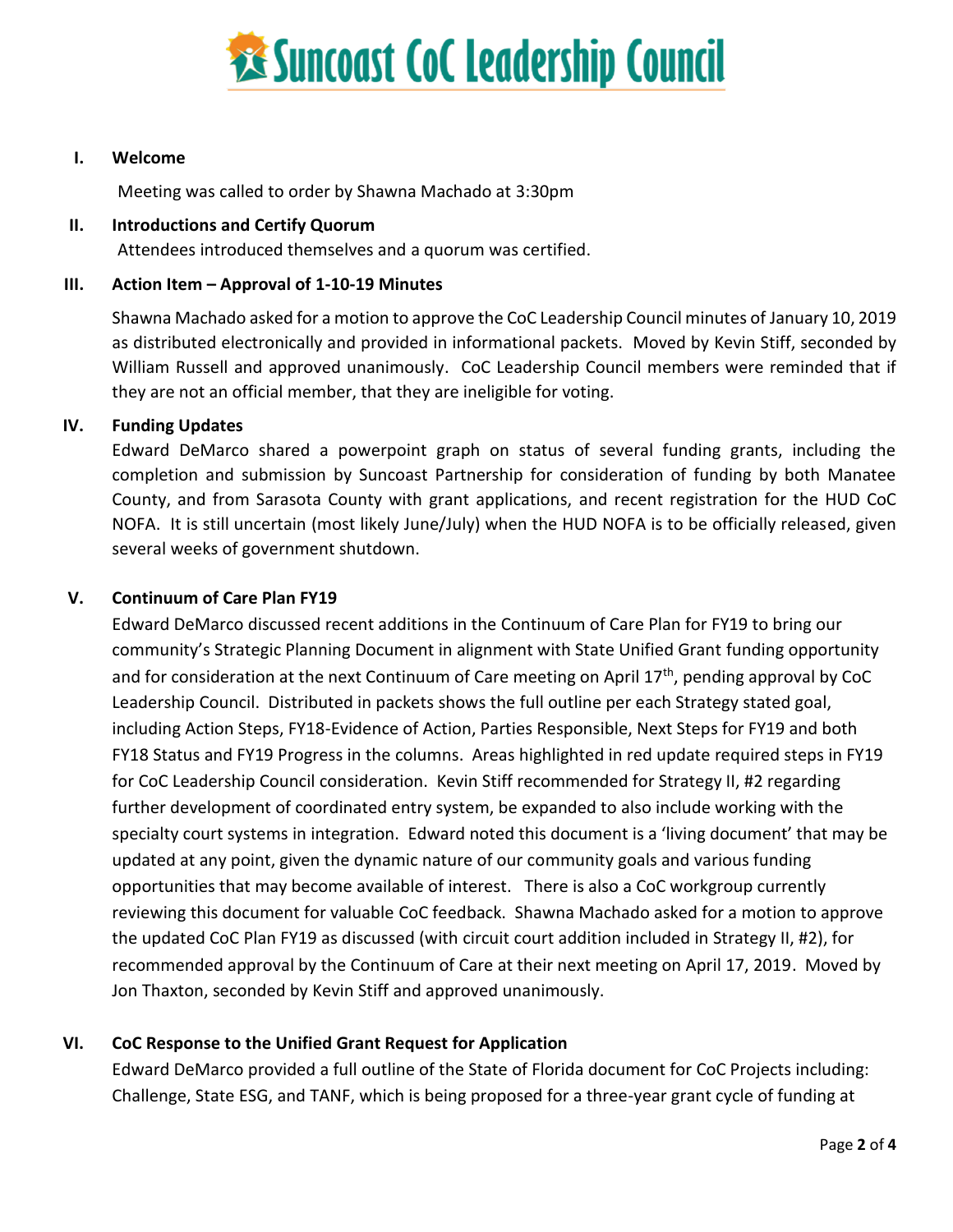# **Executions State Cock Leadership Council**

levels as noted below. Tom Barwin suggested Suncoast Partnership share any legislative action to influence potential funding levels, given the House current bill with a proposal at 3.2 million for the state, and from the Senate at 10 million. All of these potential grant award levels, include a small amount of funding for administrative costs.

#### • Challenge Grant – Potential Award \$300,000

Funding for the Challenge Grant is designed to fill gaps of service that have been identified and leveraged by other funding, to create a more effective Homeless Crisis Response System.

Five key areas for inclusion and allowable administrative costs (Listed in order of priority for funding):

1. Bridge Housing – Interim housing for those enrolled in a Rapid Rehousing project awaiting housing opportunities.

2. Rapid Rehousing for Adults with Minor Children and Unaccompanied Homeless Youth.

- 3. Diversion and Early Intervention.
- 4. Coordinated Entry, including HMIS for case management and referral management.

5. Homeless Prevention from an expanded "by name" list including priority for those with the greatest potential to become and remain homeless without assistance.

• Emergency Services Grants – Potential Award \$200,000

All grant funds shall go to activities that directly benefit persons experiencing or at risk of homelessness. Homeless Management Information Systems (HMIS) may be claimed to be a direct benefit only to the extent that the system is used as a coordinated entry tool or a case management tool to coordinate services among two or more local agencies serving a person experiencing or at risk of homelessness.

Two key areas for inclusion and allowable administrative costs:

- 1. Rapid Rehousing and all allowable activities under that heading.
- 2. Emergency Shelter
	- TANF –Potential Award \$70,000

This grant is for one or more projects designed for homeless prevention only for homeless families (adult with minor child(ren) including priority for those with the greatest potential to become and remain homeless without assistance. It was pointed out that historically, Turning Points has been the recipient of this award.

Shawna Machado asked for a motion to approve the State of Florida document directive as presented in informational packets. Moved by Erin Minor, seconded by Tarnisha Cliatt and approved unanimously. Next Steps: Suncoast Partnership will use scoring information (completed by the Review Committee) to next meet with proposing agencies and assign organizations and projects to meet these priorities.

#### **VII. Written Standards**

CoC Leadership Council Members asked for an electronic vote of the developed CoC Written Standards under current consideration. Edward DeMarco asked for a motion by Suncoast Partnership to conduct